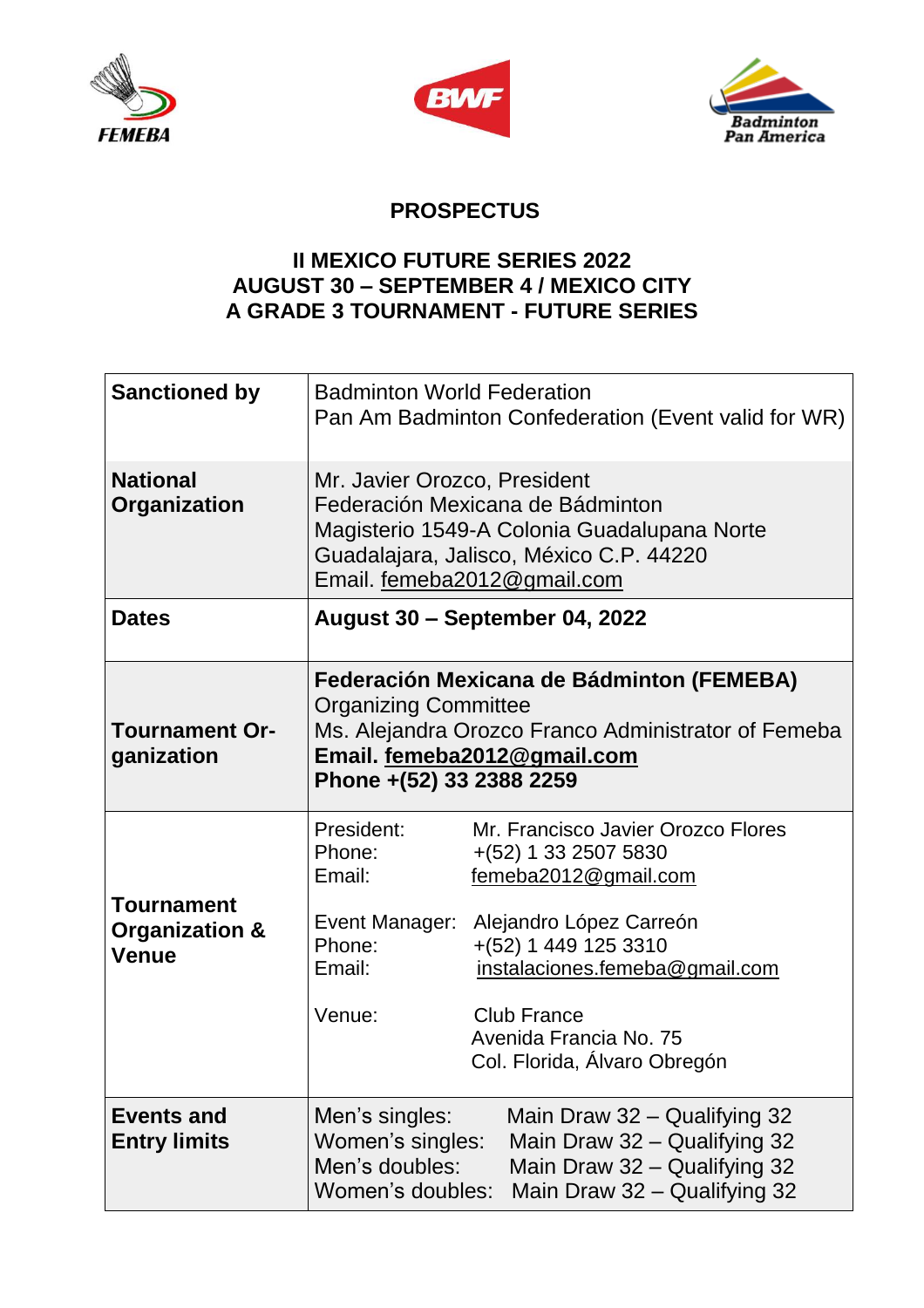





|                                     | Mixed doubles:                                                                                                                                                                                                                                                                                                                            | Main Draw 32 - Qualifying 32                                                                                                                                                                                                                                                                                           |
|-------------------------------------|-------------------------------------------------------------------------------------------------------------------------------------------------------------------------------------------------------------------------------------------------------------------------------------------------------------------------------------------|------------------------------------------------------------------------------------------------------------------------------------------------------------------------------------------------------------------------------------------------------------------------------------------------------------------------|
| <b>System</b>                       | <b>Knock-out</b>                                                                                                                                                                                                                                                                                                                          |                                                                                                                                                                                                                                                                                                                        |
| <b>Referee</b>                      | Alejandro López Carreón<br>$+(52)$ 1 449 125 3310<br>instalaciones.femeba@gmail.com                                                                                                                                                                                                                                                       |                                                                                                                                                                                                                                                                                                                        |
| <b>Time Schedule</b>                | <b>WEDNESDAY 31st</b><br><b>THURSDAY 01st</b><br>FRIDAY 02nd<br>SATURDAY 03 <sup>rd</sup><br><b>SUNDAY 04th</b><br>draws.                                                                                                                                                                                                                 | Technical meeting 10:00 hrs.<br>Qualification round 12:00 hrs.<br>Opening ceremony 10:00 hrs.<br>Main Draws after ceremony<br>Main Draws 10:00 hrs.<br>Semifinals 10:00 hrs.<br>Finals 10:00 hrs.<br>The exact time schedule will be published after                                                                   |
| <b>Entries</b>                      | In the following link:<br>tem.                                                                                                                                                                                                                                                                                                            | Entries must be submitted no later than: Tuesday,<br>August $2^{nd}$ , 2022, at 23:59 hrs. (GMT + 08:00).<br>https://bwf.tournamentsoftware.com/tourna-<br>ment/4B204A73-FE58-4BF3-AE38-87FC0D6A0C89<br>Players must have a BWF ID number. If necessary, the<br>MA can create the BWF ID through the online entry sys- |
| <b>Entry fees</b>                   | Entry fee: US\$ 80.00 per player.<br>Paid in cash before beginning of tournament<br>If entry fees are not paid according to the regulations,<br>the players concerned are not allowed to play.<br>The member association that enters a player into a cir-<br>cuit tournament is responsible for paying the entry fees<br>for that player. |                                                                                                                                                                                                                                                                                                                        |
| <b>Entry Closing</b><br><b>Date</b> | Tuesday, August 2 <sup>nd</sup> , 2022                                                                                                                                                                                                                                                                                                    |                                                                                                                                                                                                                                                                                                                        |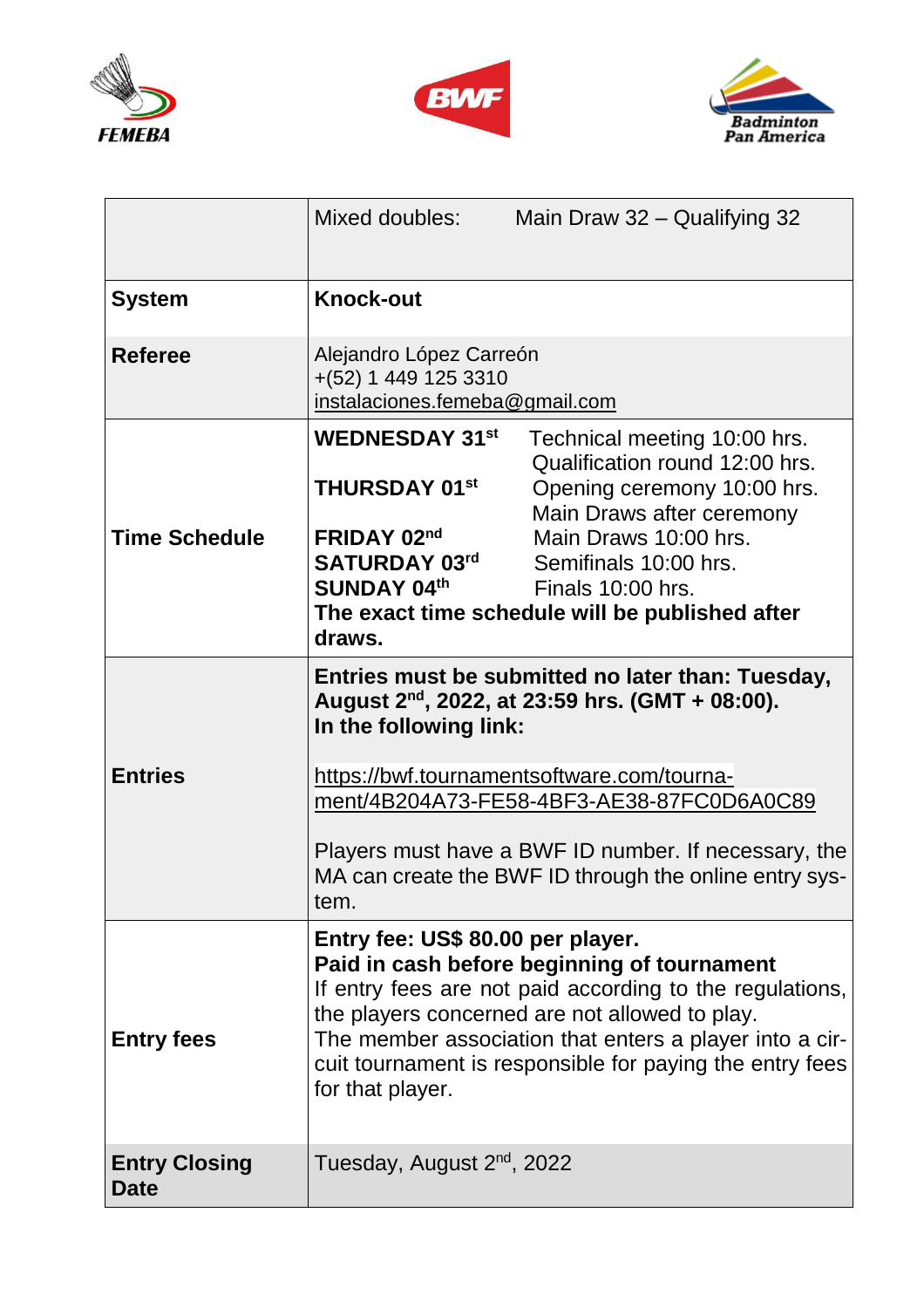





| <b>Ranking for M&amp;Q</b><br><b>lists</b>                        | Tuesday, August 2 <sup>nd</sup> , 2022.<br>Publish on PBAC website no later than Friday, August<br>$5th$ , 2022.                                                                                                |  |  |
|-------------------------------------------------------------------|-----------------------------------------------------------------------------------------------------------------------------------------------------------------------------------------------------------------|--|--|
| <b>Ranking for seed-</b><br>ing report                            | Tuesday, August 9th, 2022.<br>Publish on PBAC website no later than Friday, August<br>$12^{th}$ , 2022.                                                                                                         |  |  |
| <b>Withdrawal with-</b><br>out penalty.                           | Monday, August 15 <sup>th</sup> , 2022.                                                                                                                                                                         |  |  |
| Draw date                                                         | Tuesday, August 16 <sup>th</sup> , 2022                                                                                                                                                                         |  |  |
| <b>Technical / Team</b><br><b>Managers Meeting</b><br><b>Date</b> | Wednesday 31 <sup>st</sup><br>Technical meeting 10:00 hrs.                                                                                                                                                      |  |  |
| <b>Conditions</b>                                                 | The draw will be conducted under the BWF General<br><b>Competition Regulations and BPAC Circuit Regula-</b><br>tions                                                                                            |  |  |
| Visa                                                              | Important for all players who need visa for MEXICO:<br>Please request immediately from Mexican Badminton<br>Association an official INVITATION LETTER and apply<br>as soon as possible.<br>femeba2012@gmail.com |  |  |
| <b>Transportation</b>                                             | Mexican Badminton Association will offer transporta-<br>tion from the airport to the official Hotel, and the venue,<br>only when booking for the Official Hotels.                                               |  |  |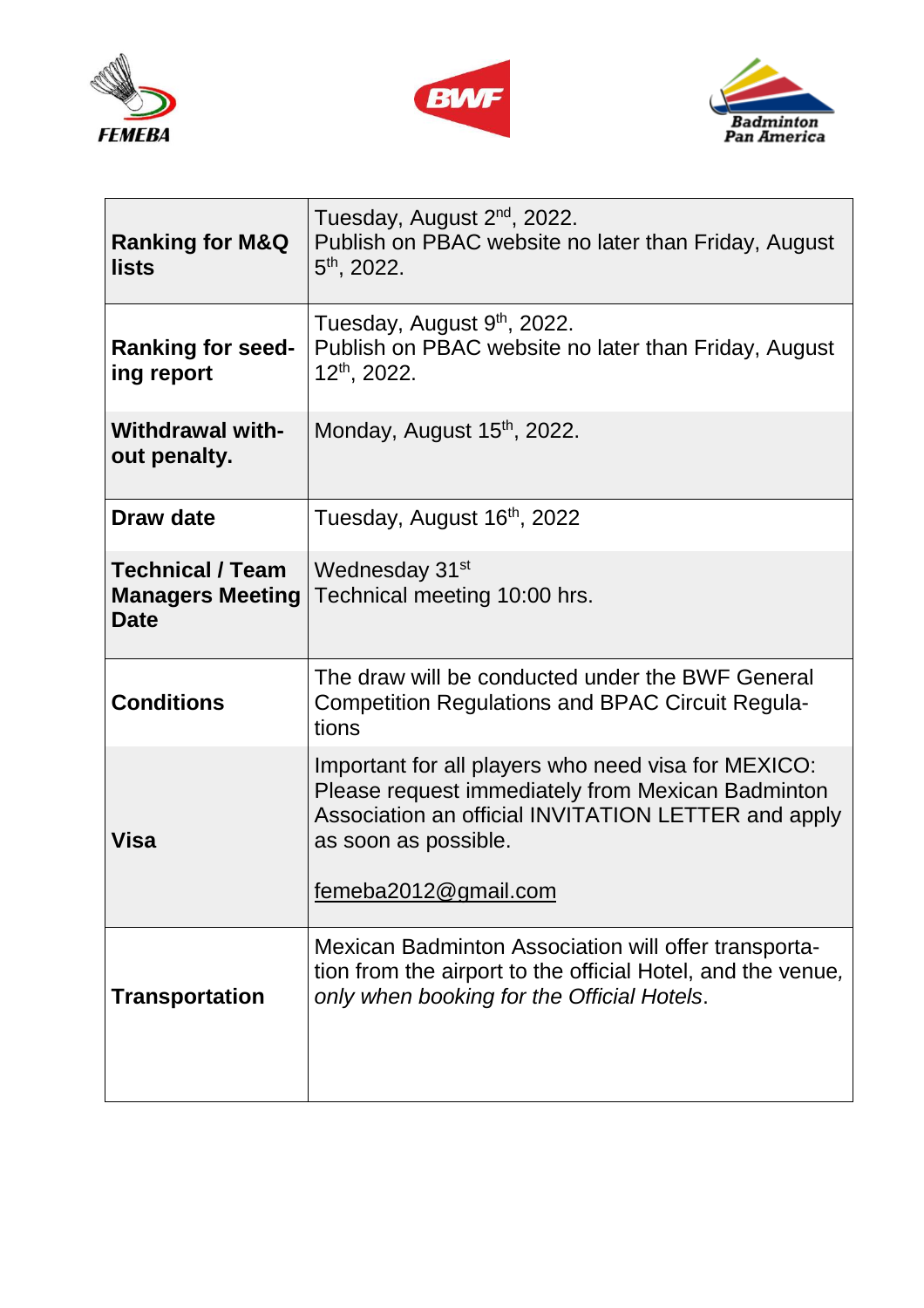





|                        | The official Hotel is:                                                                                                                                                                                                                                                                                                                                                             |  |
|------------------------|------------------------------------------------------------------------------------------------------------------------------------------------------------------------------------------------------------------------------------------------------------------------------------------------------------------------------------------------------------------------------------|--|
| <b>Accommodation</b>   | Hotel City Express Plus Insurgentes Sur<br>Av. Insurgentes Sur 1581,<br>Colonia San José Insurgentes, Benito Juárez, 03900<br>Ciudad de México, CDMX<br>Contact: María Fernanda Velasco<br>Mobile phone: +(52) 55 5482 0280                                                                                                                                                        |  |
|                        | email: ceins.ventas1@cityexpress.com.mx                                                                                                                                                                                                                                                                                                                                            |  |
|                        | Single room: 86 usd per night<br>Double room: 95 usd per night                                                                                                                                                                                                                                                                                                                     |  |
|                        | Incluide:<br>- Transfer Airport – Hotel – Airport<br>- Continental Breakfast, includes: Coffee, Tea,<br>Juice, Chopped seasonal fruit, white bread and<br>sweet bread, yogurt and cereal<br>06:00 AM to 9:00 AM.<br>- Complimentary wireless Internet.<br>Gym with prior reservation<br>- Transfer Hotel - Venue - Hotel<br>Taxs<br>$\blacksquare$<br>reservation key: CEINS3<br>٠ |  |
| <b>Airport</b>         | <b>Mexico City International Airport</b>                                                                                                                                                                                                                                                                                                                                           |  |
| <b>Uniforms</b>        | According to BPAC regulations for all tournaments, the<br>player's name and country on the back of the shirts, is<br>mandatory. (BWF GCR, referring player's clothing, de-<br>signs, advertising and lettering)                                                                                                                                                                    |  |
| <b>Medical Service</b> | Medical support (doctor and physiotherapist) will be<br>available at the venue.                                                                                                                                                                                                                                                                                                    |  |
|                        | <b>Medical Insurance</b>   To be arranged individually by participants                                                                                                                                                                                                                                                                                                             |  |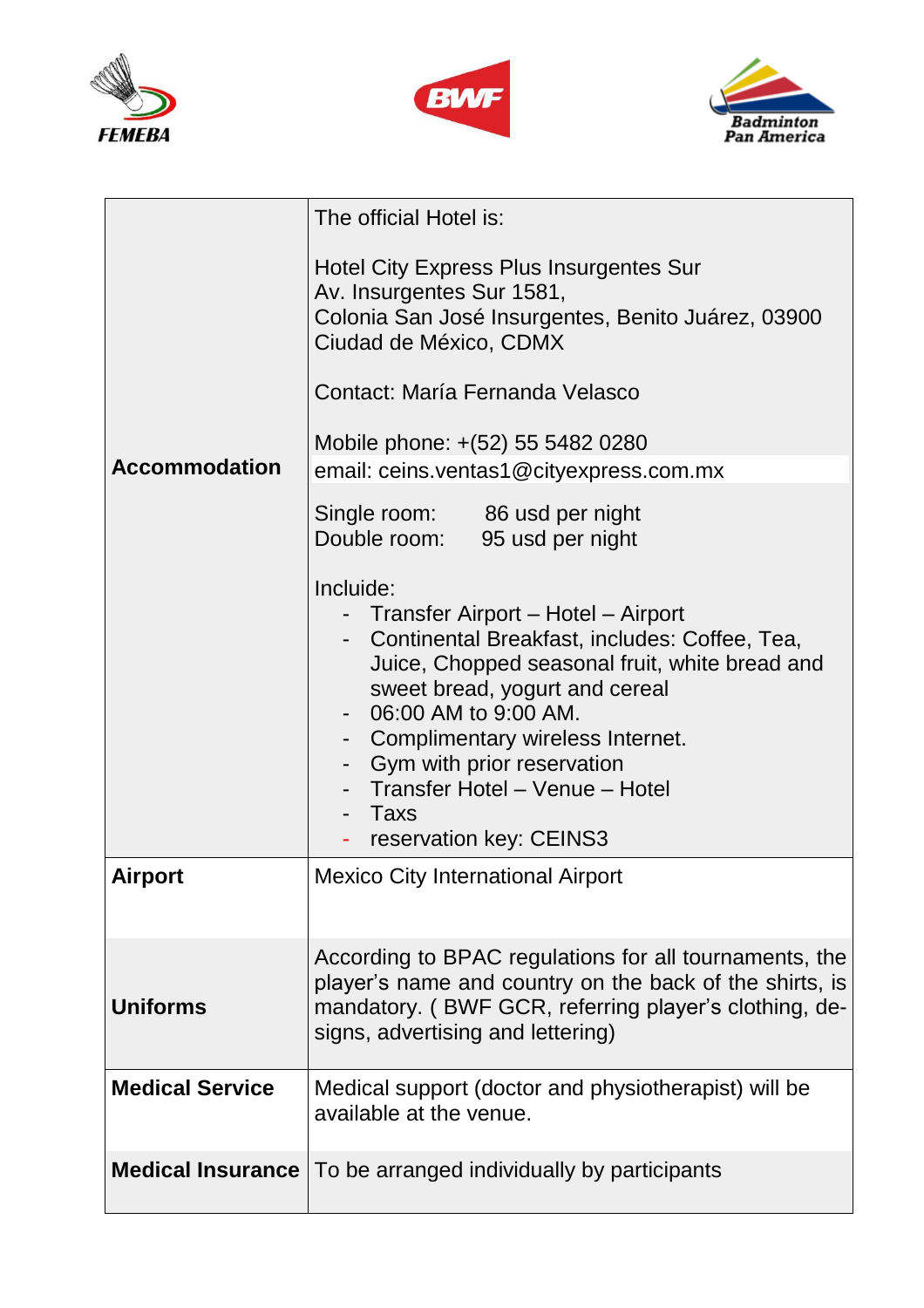





 $\overline{\phantom{a}}$ 

| <b>Doping control:</b>                           | Doping control in badminton, in accordance with BWF<br>Anti-Doping Regulations, is conducted out-of-competi-<br>tion and in-competition with the collection of urine and/or<br>blood samples.<br>Athletes are responsible for any substance found in their<br>body.<br>Before an athlete takes medication, they should check<br>with the doctor, and if necessary, get a Therapeutic Use<br>Exemption (TUE).<br>For more information about anti-doping, please visit the<br>BWF website: https://corporate.bwfbadminton.com/in-<br>tegrity/antidopingoverview/                                                                                                                                                                                                                                               |
|--------------------------------------------------|--------------------------------------------------------------------------------------------------------------------------------------------------------------------------------------------------------------------------------------------------------------------------------------------------------------------------------------------------------------------------------------------------------------------------------------------------------------------------------------------------------------------------------------------------------------------------------------------------------------------------------------------------------------------------------------------------------------------------------------------------------------------------------------------------------------|
| <b>Badminton</b><br>Integrity:                   | Section 2.4 of the BWF Statutes (Code of conduct in Re-<br>lation to Betting, Wagering and Irregular Match results)<br>relates to anticorruption and anti-match manipulation,<br>and this code applies to all participants at this tourna-<br>ment.<br>To protect the integrity of BWF sanctioned tournaments,<br>participants are not allowed to be in any way on badmin-<br>ton matches, respect the principle of fair play, and shall<br>not attempt influence the course or result of a game or<br>match.<br>Every person has an obligation to report to the BWF any<br>approaches by anyone to gather inside information or to<br>change the outcome of a matches.<br>For more information, please refer to BWF's website:<br>https://corporate.bwfbadminton.com/integrity/anti-<br>match-xingoverview/ |
| <b>Compliance with</b><br><b>GCR Clause 7.9:</b> | GCR 7.9: "In making or authorizing entries, the Member<br>concerned is reconfirming its acceptance, and ac-<br>ceptance by the Players being entered, of the BWF's<br>regulations and Disciplinary processes"                                                                                                                                                                                                                                                                                                                                                                                                                                                                                                                                                                                                |
| <b>COVID-19</b><br>protocols                     | All participants, players, coaches, managers, team entourage,<br>Technical Officials and other tournament staff, must present a<br>PCR COVID-19 test (negative result) within the last three days<br>before to the beginning of the competition (Team Managers<br>Meeting) This result must be sent to the following email<br>events@badmintonpanam.org - events.femeba@gmail.com<br>With this we can ensure that all participants at the beginning of                                                                                                                                                                                                                                                                                                                                                       |